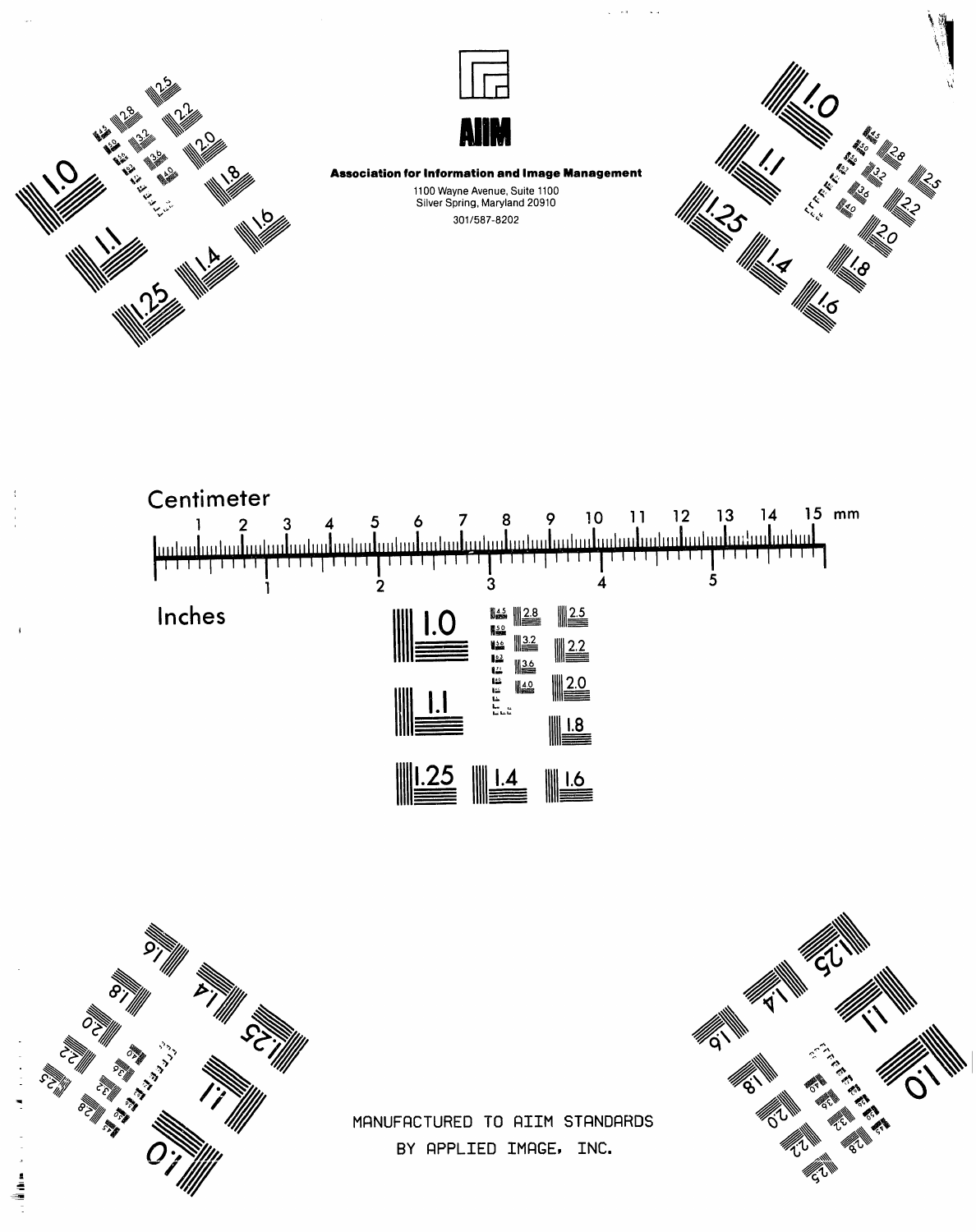$\mathcal{L}(\mathcal{L}^{\mathcal{L}})$  and  $\mathcal{L}(\mathcal{L}^{\mathcal{L}})$  and  $\mathcal{L}(\mathcal{L}^{\mathcal{L}})$  and  $\mathcal{L}(\mathcal{L}^{\mathcal{L}})$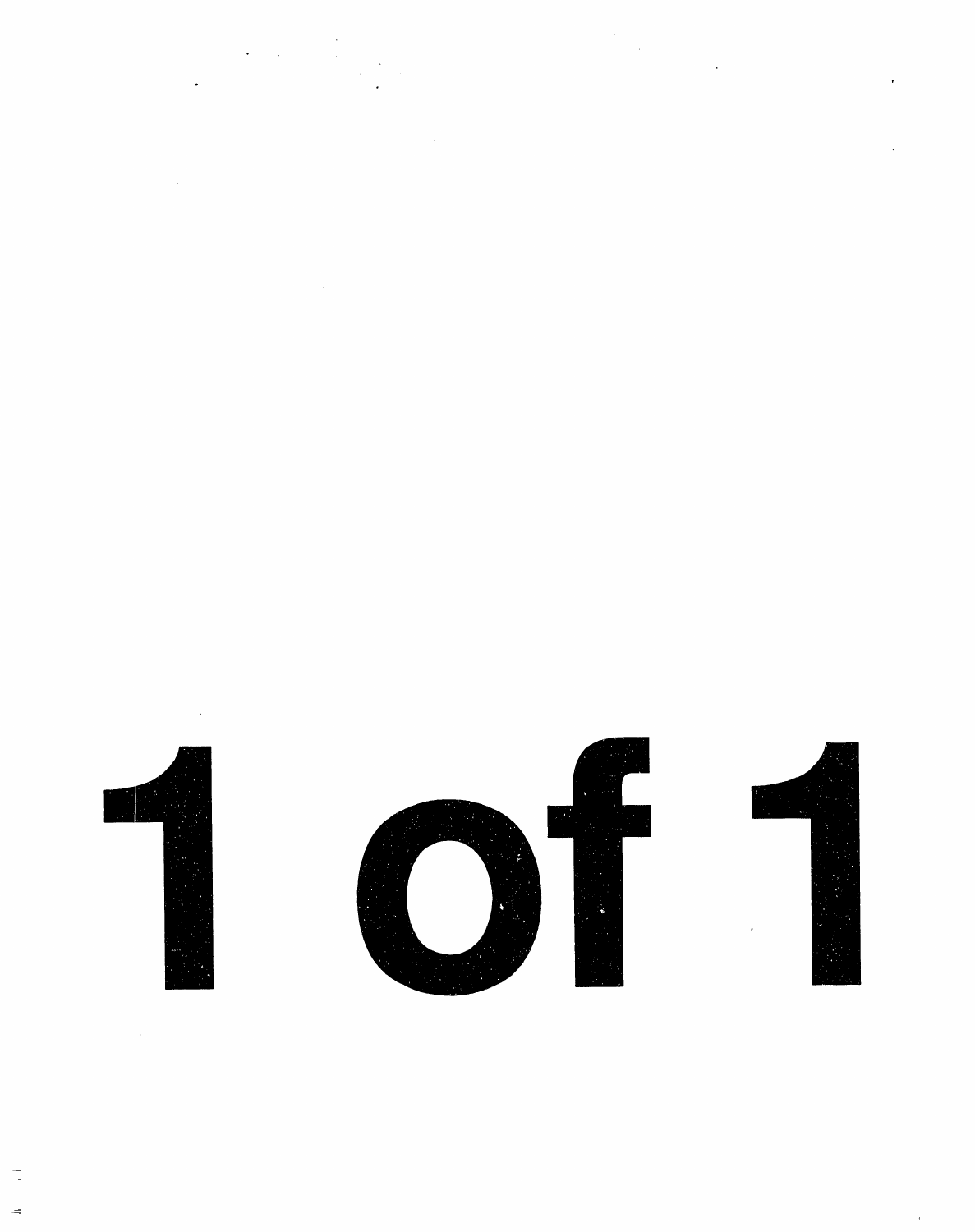$Corf - 930873 - 20$ 

**WHC-SA-1928-FP** 

## **Co-Disposal of Mixed Waste Materials**

S. J. Phillips R. G. Alexander P. J. Crane J. L. England C. J. Kemp W. E. Stewart

مىە

Date Published August 1993

To be presented at Second International Mixed Waste Symposium August 17-20, 1993 Baltimore, Maryland

Prepared for the U.S. Department of Energy Office of Environmental Restoration and Waste Management

Westinghouse

P.O. Box 1970 Hanford Company Richland, Washington 99352

Hanford Operations and Engineering Contractor for the<br>U.S. Department of Energy under Contract DE-AC06-87RL10930

Copyright License By acceptance of this article, the publisher and or recipient acknowledges the U.S. Government's right to retain a nonexclusive, royalty-free license in and to any copyright covering this paper.

**DISTRIBUTION OF THIS DOCUMENT IS UNLIMITED** 

Approved for Public Release

EECNIVED

**JUL 0 3 1333** 

OSTI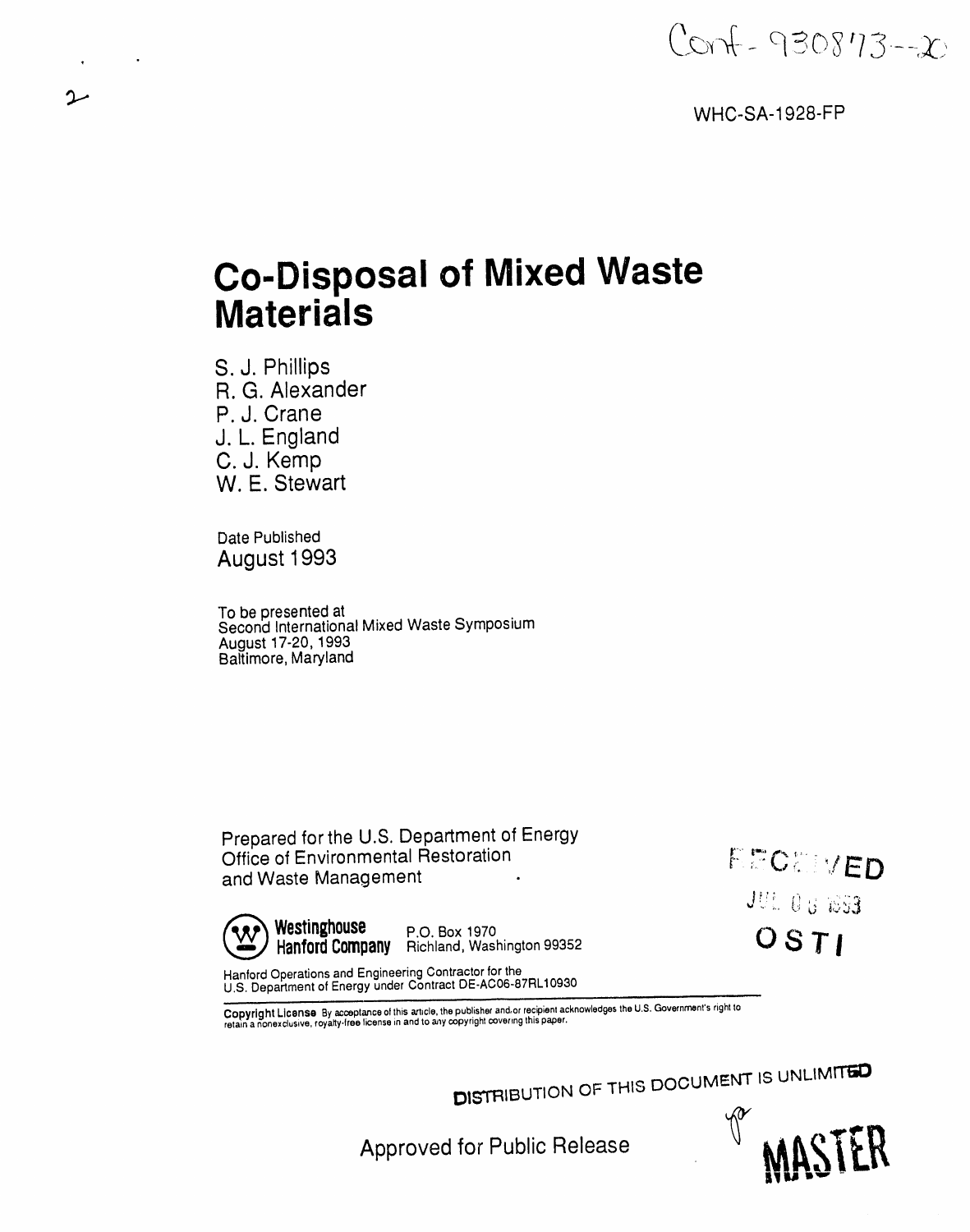#### LEGAL DISCLAIMER

This report was prepared as an account of work sponsored by an agency of the United States Government. Neither the United States Government nor any agency thereof, nor any of their employees, nor any of their contractors, subcontractors or their employees, makes any warranty, express or implied, or assumes any legal liability or responsibility for the accuracy, completeness, or any third party's use or the results<br>of such use of any information, apparatus, product, or process disclosed, or represents that its use would not infringe privately owned rights. Reference herein to any specific commercial product, process, or service by trade name, trademark, manufacturer, or otherwise, does not necessarily constitute or imply its endorsement, recommendation, or favoring by the United States Government or any agency thereof or its contractors or subcontractors. The views and<br>opinions of authors expressed herein do not necessarily state or reflect those of the United States Government or any agency thereof.

This report has been reproduced from the best available copy.

Printed in the United States of America

DISCLM-2.CHP (1-91)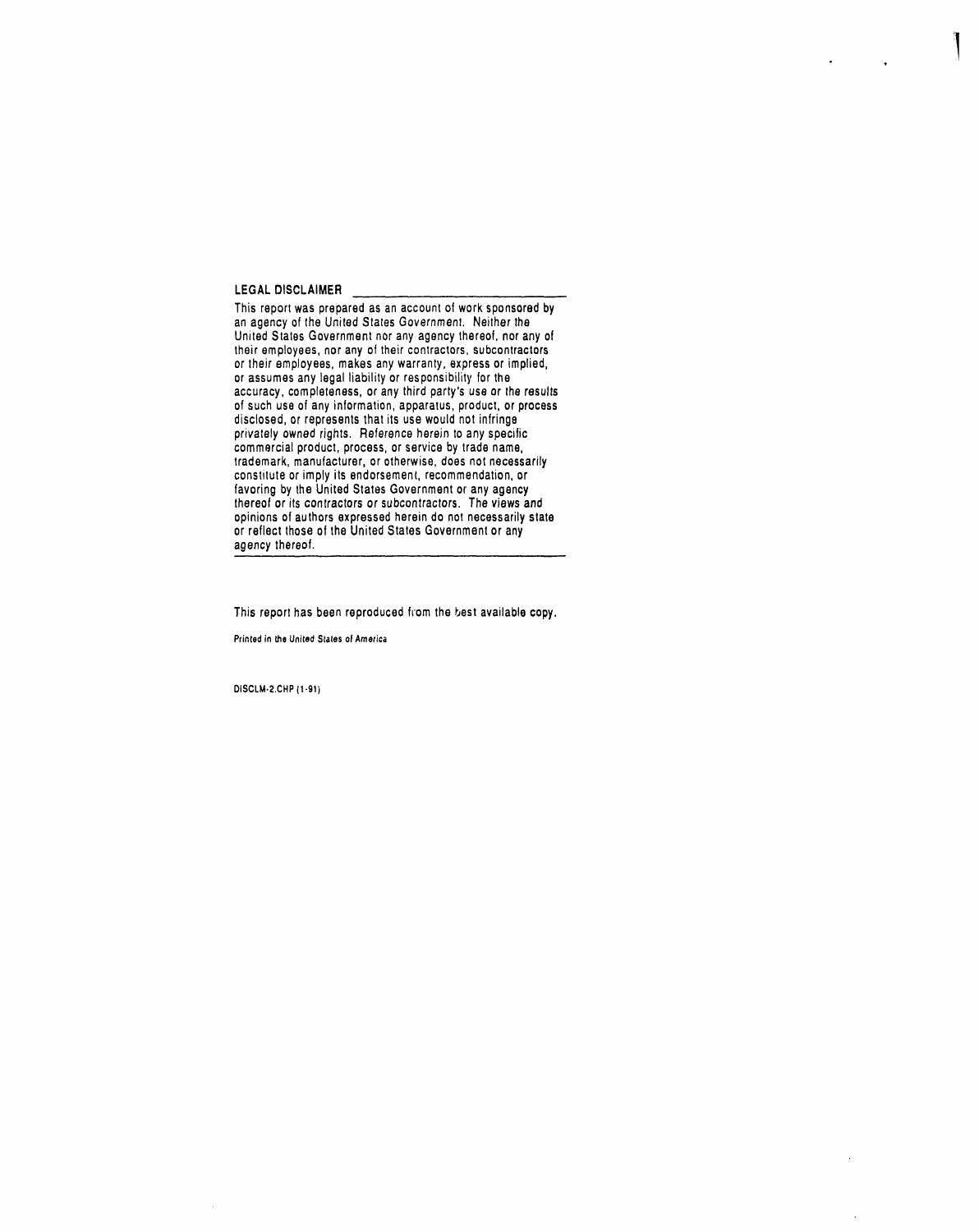### **C**O-**DI**S**P**OSAL O**F M**IX**ED** W**ASTE M**AT**E**RI**ALS**

S**.** J. Phill**i**ps, R. G**.** Al**e**xand**e**r, **P.** J. Cran**e**, **J.** L**.** Engl**a**nd, C. J**.** K**e**mp, **a**nd W**. E.** S**te**wart

Westinghouse Hanford Company, Richland, WA

#### *ABSTRACT*

Co-disposal of process waste streams with hazard**o**us **a**nd radioactive materials in landfdls results in large*,* useefficiencies waste minimization and considerable cost savings. Wasteroek**,** produced from nuclear and chemical process waste streams, is segregated, treated, t*es*ted to ensure reg*u*latory *c*ompfiance**,**and then is placed in mixed waste landfills, burial tren*c*hes, or existing environmental restoration sites. Large geotechnical unit operations are used to pretreat, stabilize, transport**,** and emplace wasterock into landfill or equivalentsubsurface structures. Prototype system components currently are being developed for demonstration of co-disposal.

#### INTRO**D**UCTION

Westinghouse Hanfbrd Company, under the direction of the U.S. Department of Energy*,* Richland Operations Office, is developing systems for co-disposal of waste materials. *C*o-disposal. as defined here, is the disposal of radioactive and*/*or hazardous process generated waste materials in combination with contaminated waste materials produced from waste management and environmental restoration retrieval actions. Co-disposal is a significant waste minimization and resource-use avoidance technology. Development testing and demonstration activities are being conducted on a *National Environmental Policy Act*-approved, geotechnical test-bed located at the Hanford Site, Richland, Washington. The co-disposal process is being implemented at an environmental restoration location wherein waste materials are exhumed, treated*,* and replaced in the geologic media at the location. The process can be implemented optionally where waste materials are exhumed from an environmental restoration location, treated, transported, and placed in a landfill or similar subsurface waste disposal location. Onsite treatment and disposal will be conducted at past-practice *Resource Conservation and Recovery Act of 1976*- (RCRA) or *Co*m*prehensive En viron*m*ental Respo*ns*e, Compensation and Liability Act of 1980*- (CERCLA) contaminated industrial waste trench or landfill locations.

The benefits of c**o**-disposal are many and, by using these **c**o**-**disposal techn**o**logies for mixed waste landfills, significant efficiencies and cost savings can be realized. Co-disposal utilizes 100 percent of the volume of a landfill by incorporating packaged mixed waste into a matrix of treated waste feed materials originating from multiple waste-producing processes. This high-durability, high-leach-resistent, high-strength and lowconductivity material is called "wasterock."

Treated feed materials (i.e., wasterock) can significantly reduce radiation dose by providing shielding during waste package placement and subsequent landfill operations. Wasterock will provide secondary confinement of packaged waste and physical stability to the landfill. Inefficient and costly backfilling of the landfill with unc*o*ntaminated materials is eliminated. Co-disposal will reduce regulatory restrictions on barrier design of landfills. Waste package disposal can be increased by more than 300 percent if a mixed waste landfill and co-disposed interstitial package wasterock is used. This increased efficiency for a typical RCRA mixed waste landfill can translate to a cost savings of greater than \$I00,000,000 per landfill.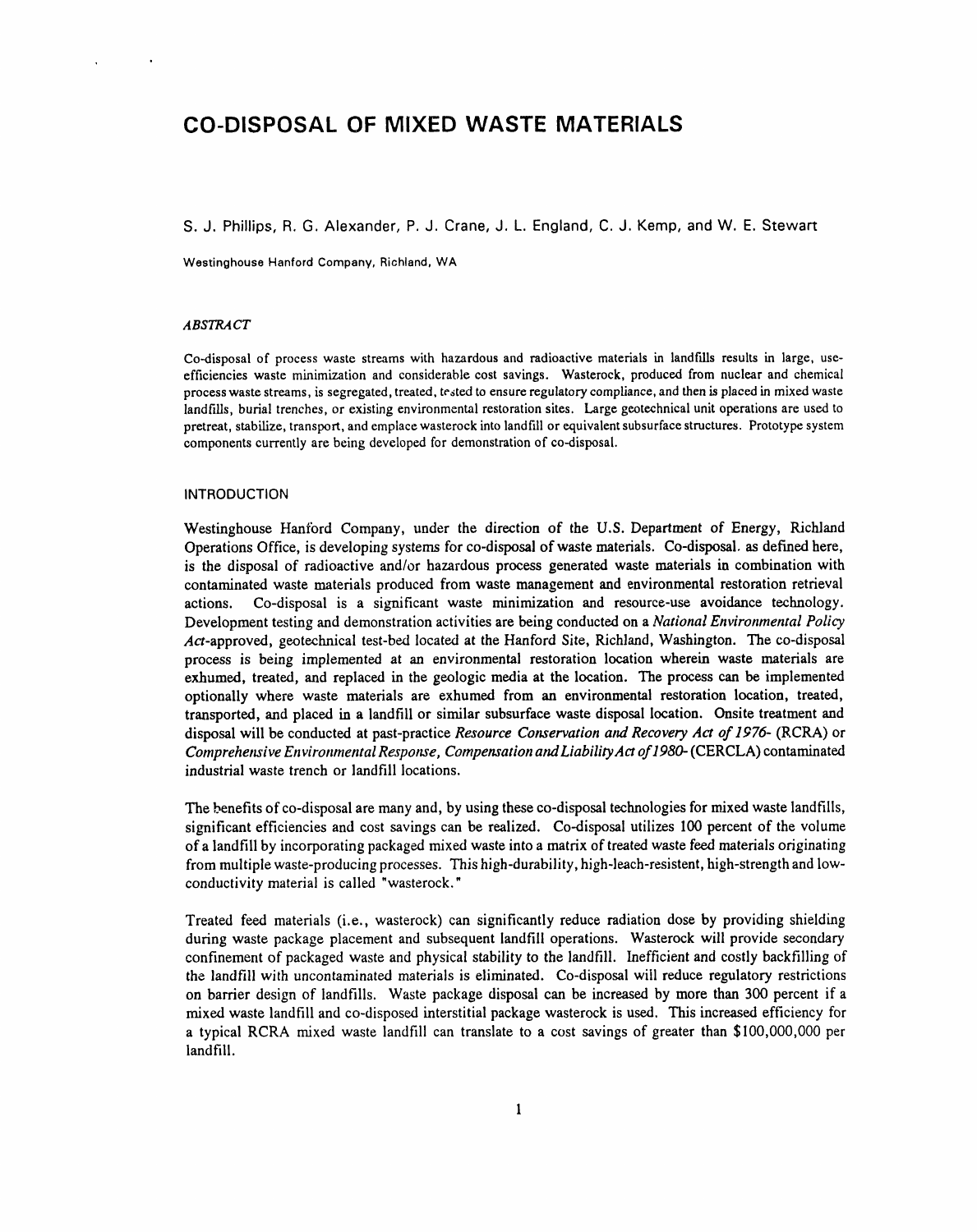Demonstration of the co-disposal process and geotechnical equipment is planned in conjunction with a soil-wa**s**h **tr**eatabilit**y** s**t**ud**y** of uranium and pol**y**chlorina**t**ed-biphen**y**l-con**t**aminated **s**oil ma**te**rial**s**. The demon**str**a**t**ion will use **s**oil-wa**s**hing **s**ludge, con**t**amina**t**ed-liquid chemical p**r**ocess evapora**t**or conden**s**a**t**e. and coal-fired power plan**t** fl**y** and bottom ash as was**t**es**tr**eam feed makeup material**s**. Bo**t**h pol**y**me**r** and cement **tr**ea**t**ed was**t**eform**s** will be p**r**oduced.

#### PROCESS FEED CONTAMINATED MATERIALS

The essence of co-disposal is the incorporation and **t**ransformation of mate*ri*als that would otherwise be considered waste into a useful feed material for underground stabilization and isolation of mixed waste landfills or other similar waste disposal s**t**ructures (1). Extremely large volumes of these waste materials have been and will continue to be generated at the Hanford Site and other waste management sites (government and private sector) over the next few decades. These materials can originate in the form of bulk or packaged liquids, solids, or slurries. Typical Hanford Site-generated materials are discussed as examples.

Mixed fission products, activation products, transuranics, heavy metals, and organic solvents, e**t**c. have contaminated large volumes of geologic media (soil materials) through surface and subsurface structures. These include landfills, trenches, ponds, cribs, reverse wells, and similar underground structures. These materials can be retrieved and transported to areas on the Hanford Site that are more environmentally acceptable and less accessible to the public. A significant portion of *t*hese materials will require treatment as defined by regulatory review and approval.

Similar contaminants are often included in **t**he matrix of re**t**ired chemical separations plants, reactor buildings, and auxiliary buildings. As structures are decontaminated and decommissioned, a large volume of contaminated rubble will be generated. The contaminated fraction of this rubble may requi**r**e treatment and*/*or transportation to a more suitable and approved disposal location.

Structures such as chemical separations plan**t**s, ev**a**porators, and w**a**ste **t**reatment plants produce large quantities of low-level radioactive and trace-quantity contaminated hazardous materials liquids. These liquids have been discharged to ponds, evaporation basins, infiltration cribs, and similar wa*s*te disposal structures. Several wasterock formulations can use these liquid waste materials. Regulatory approval of beneficial use of these liquids is highly probable.

Ash originating as a byproduct of coal-fired steam generation plants at the Hanford Site has been produced in large volumes during the past 5 decades. This material (fly ash, bottom ash, and aggregate) is a solid waste and requires expensive disposal. Most of the ash currently is stored in large above- and below-grade piles. Ash can serve as a filler*/*binder agent in most wasterock formulations, The ash has been chemically analyzed and found to be within regulatory limits for wasterock.

Retrieval of contaminated solid waste and associated geologic media during site characterization and sampling operations produces significant quantities of bulk contaminants and well cuttings. These are typically placed in steel drums. Operational cleanup and spill spoil materials are typically col*/*\_,*:*\_ed in the same containers. Drummed waste, especially mixed waste, requires transport and acceptance b*y* an onsite permitted treatment, storage, and disposal facility. This is an expensive activity, involving mereasing economic and environmental liabilities. This waste could serve as an aggregate for most wasterock formulations and could be used before storage requirements are prompted.

#### **DIS***C***LAIMER**

**T**hi**s r**eport w**a**s**p**re**par**edas **a**n **a**ccoun**t**of w**or**kspo**nso**redby **a**n **a**ge**ncyo**f **t**h**e U**nit**e**d **Stat**e**s** Government. Neither the United States Government nor any agency thereof, nor any of their **e**mployees,makes any warranty, expressor implied,or assumesany legal liabilityor respon**s**ibility for the accuracy, completeness, or usefulness of any information, apparatus, product, or processdisclosed,or r**ep**resentsthat its us**e** wouldnot infringeprivatelyownedrights. R**e**f**e**rence herein to any specific commercial product, process, or service by trade name, trademark, manufacturer, or otherwise does not necessarily constitute or imply its endorsement, recomm**e**ndation,or favorin**g** by the United Stat**e**s Gov**e**rnmentor any ag**e**ncyth**e**r**e**of.Th**e** view**s** and opinions of authors expressed herein do not necessarily state or reflect those of the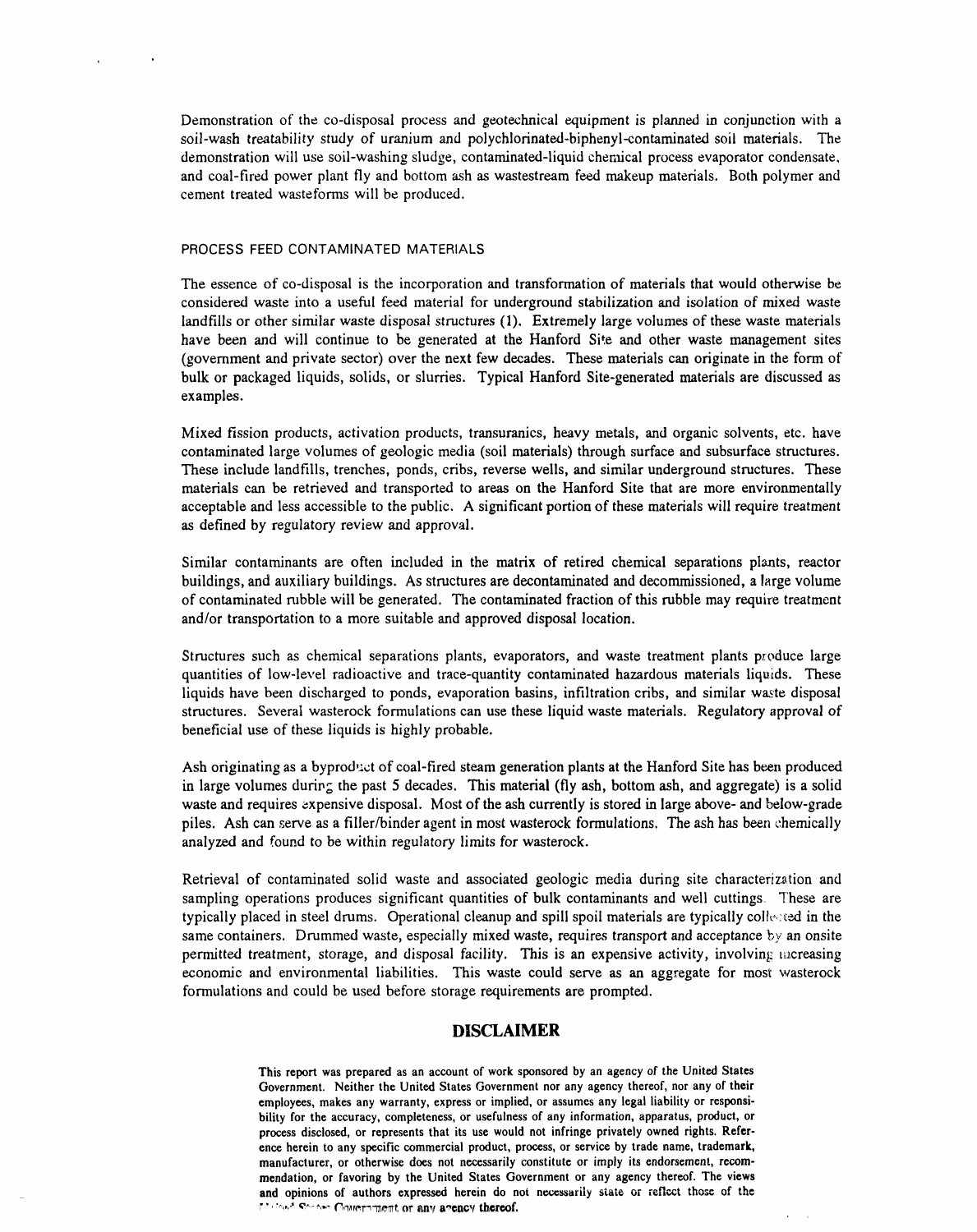#### ADMIX FEED MATERIALS

Polymers can be added to contaminated soil and aggregate materials to form a thermoset-injectant slurry, which in turn forms a stable leach-resistant monolith. Polymers can be added to the equivalent contaminated materials and can be cast into large blocks. These can be used at the site of contaminant excavation, or they can be transported to a disposal landfill. The contaminated aggregate is mixed with a monomer that is reacted with a binder to form a durable solid after appropriate cure. These include polyacrylic acids, methacrylates, and styrenes (2).

Concrete formulations consisting of contaminated soil and aggregate utilizing cement and pozzolan as binders is a typical, cost-effective stabilization material for nuxed wastes. Other concrete formulations (e.g., sulfur concrete) are derived from contaminated soils, aggregate, and a thermoplastic cement (modified sulfur cement, polyethylene). This material requires homogenization and heating of the particulate and binder. These formulations also can be used as previously discussed (onsite), or they can be transported to a distant disposal location for final disposal.

Where there is a concern with leachability of specific radionuclides or hazardous elements, either in wasterock or in waste containers within the wasterock matrix, sequestering agents can be added to treated slurry materials. Several tests have been conducted to evaluate the effectiveness of zeolites, naturally occurring phosphates, naturally occurring pyrrotite, ferrous sulfide, anion exchange resins, and mixed metal oxide*/*hydroxides (3). These or other agents can be added to wasterock before cure to inhibit transport of contaminants into the geologic media surrounding the waste disposal landfill, trench, etc. These materials induce precipitation, ion exchange, molecular sieve entrapment, chelation, or other mechanisms that retard contaminant transport to diffusion-controlled rates that are within regulatory limits.

#### WASTEFORM QUALIFICATION

Wasterock formulations will be qualified for each combination of waste and admix materials. Qualification is a formal process whereby wasterock is tested against several prescribed protocols. Current prequalification activities primarily follow American Nuclear Society procedure 16.1 and the U.S. Environmental Protection *A*gency Toxic Characteristics Leaching Procedure for hazardous material and radionuclide leach resistance. American Society for Testing and Material and American Petroleum Institute standard tests are used for strength, durability, and flux density.

Formulations are prequalified for use in solidification processing. Qualification verification is completed as part of quality control conducted concurrent to process operation and subsequent destructive testing. Qualification tests depend on the type of waste used in the wasterock formulation, i.e., solid, hazardous, or mixed radioactive and hazardous.

#### MOBILE FIELD UNIT OPERATIONS

The co-disposal operational system is based on several transportable and mobile unit operations. These unit operations or modules can operate as individual subsystem components or in combination with other components, dependant on application of retrieved or generated waste materials or an holistic system. Solidification treatment, thermal treatment, admix treatment and other geotechnical and geochemical processes may be used alternatively. The primary unit operations currently used for co-disposal are delineated in the following operational description.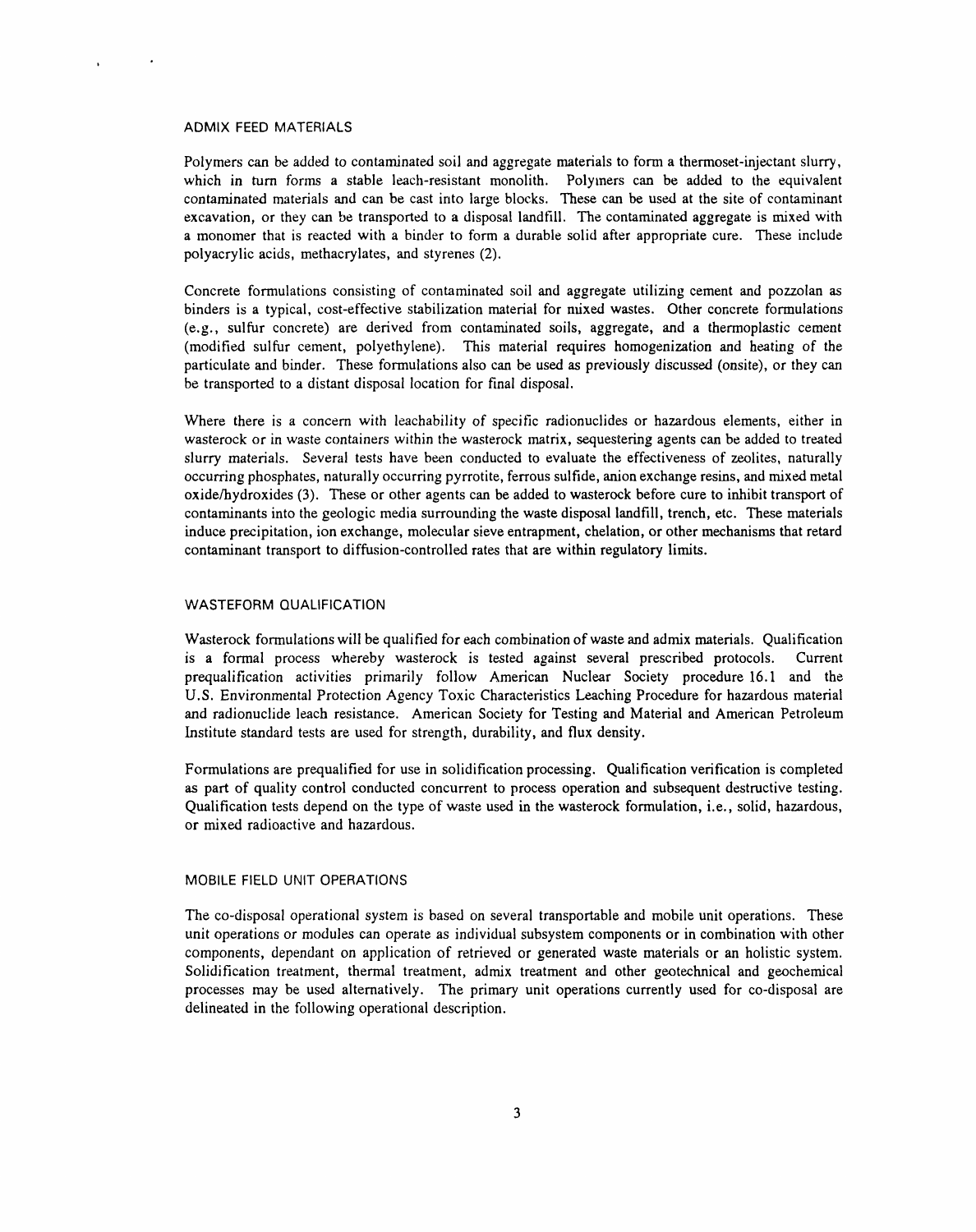#### Transport, Mixing, Shearing, and Pumping Module

This semi-truck trailer-mounted module carries both liquid and dry (granular or powder) nonhazardous and nonradioactive feed materials in tanks and bins of 3.5 meters<sup>3</sup> and 1.8 x 10<sup>1</sup> meters<sup>3</sup>, respectively. Dry feed materials are fluidized in separ**a**te bins with pu**ri**fied nitro*g*en gas to promote mate**ri**als handling and metering. Liquid and dry feed mate**ri**als are metered through pumps and augers into a colloidal mixer b*y* prog*r*ammable electronics components permitting batch or continuous batch mixing.

Slurry produced in the colloidal mixer is recirculated continuously by a shea**fi**ng pump that ensures that the materials are wetted and hydrated. Slurry is then transferred to a pump**i**ng tank and alternatively pumped to the next unit operation by either of two progressive cavity pumps or a large dual-action piston pump. This variability in pumping capacity permits required variability in low- or high-pressure and lowor high-volume throughputs requirements. Maximum capacity throughput for progressive cavity pumps is 4.4 x 10<sup>-3</sup> and 2.6 x 10<sup>-3</sup> meters<sup>3</sup> second<sup>-1</sup> and for the piston pump at pressures of 5.3 x 10<sup>-3</sup> and 2.5 x  $10^2$  kilograms meters<sup>-2</sup>, respectively.

The unit operation components are powered by a  $1.7 \times 10^5$  watt diesel power plant that provides hydraulic, pneumatic, and electrical power to component as required. This unit operates as a stand-alone unit, or the unit can operate tethered or interfaced to other units through slurry transfer piping.

#### *Batch Plant/Silos Module*

A mobile, semi-truck multitrailer-mounted unit operation for contaminated and noncontaminated materials processing is used either at the point of waste retrieval or at the point of landfill*/*trench placement. This module is capable of either wet or dry batch operations. In addition, the module can be operated at ambient temperatures for typical slurry materials production or at elevated temperatures for production of, for example, modified sulfur-cement materials.

The module has a throughput of 5.0 x 10<sup>-1</sup> meters<sup>3</sup> second<sup>-1</sup>. Materials are introduced to the module through two silos. The primary silo is a two-compartment arrangement with a combined capacity of 58.3 meters<sup>3</sup>. The secondary silo or single compartment aggregate bin has a 38.2-meter<sup>3</sup> capacity. Metering and mixing is operated via a load-cell-based 9.2-meter<sup>3</sup> recirculating screw batcher. Batch formulation control is operated by a programmable electronic subassembl*y*. Dry particulate amazons (dust c*o*ntrol) are collected and recycled into the module using a large, high-throughput roughing filter and high-efficiency particulate air filter components.

The module is electrically powered from a mobile auxiliary feed  $8.0 \times 10^4$  watt electrical generator. The use and configuration of this module is highly variable, dependant primarily on the wasterock formulation being used.

#### Materials Classification and Separation Modules

Bulk dry feed materials often require pretreatment to obtain optimum or process-acceptable materials. Standard bulk loading, classification, and conveying modules are modified for use under hazardous and radiation health physics conditions. Primar*y* materials separation for both uncontaminated and contaminated feed includes grisleys, vibratory screens, and lar*g*e dry-feexl hoppers. Secondary materials handling and separation involves shaker classifiers and screens coupled to conve*y*ors (mechanical and pneumatic). Separated materials, either contaminated solids or clean feed stock, are stored in hoppers before being processed.

Materials classification and separation modules are primarily interfaced with batch plant components after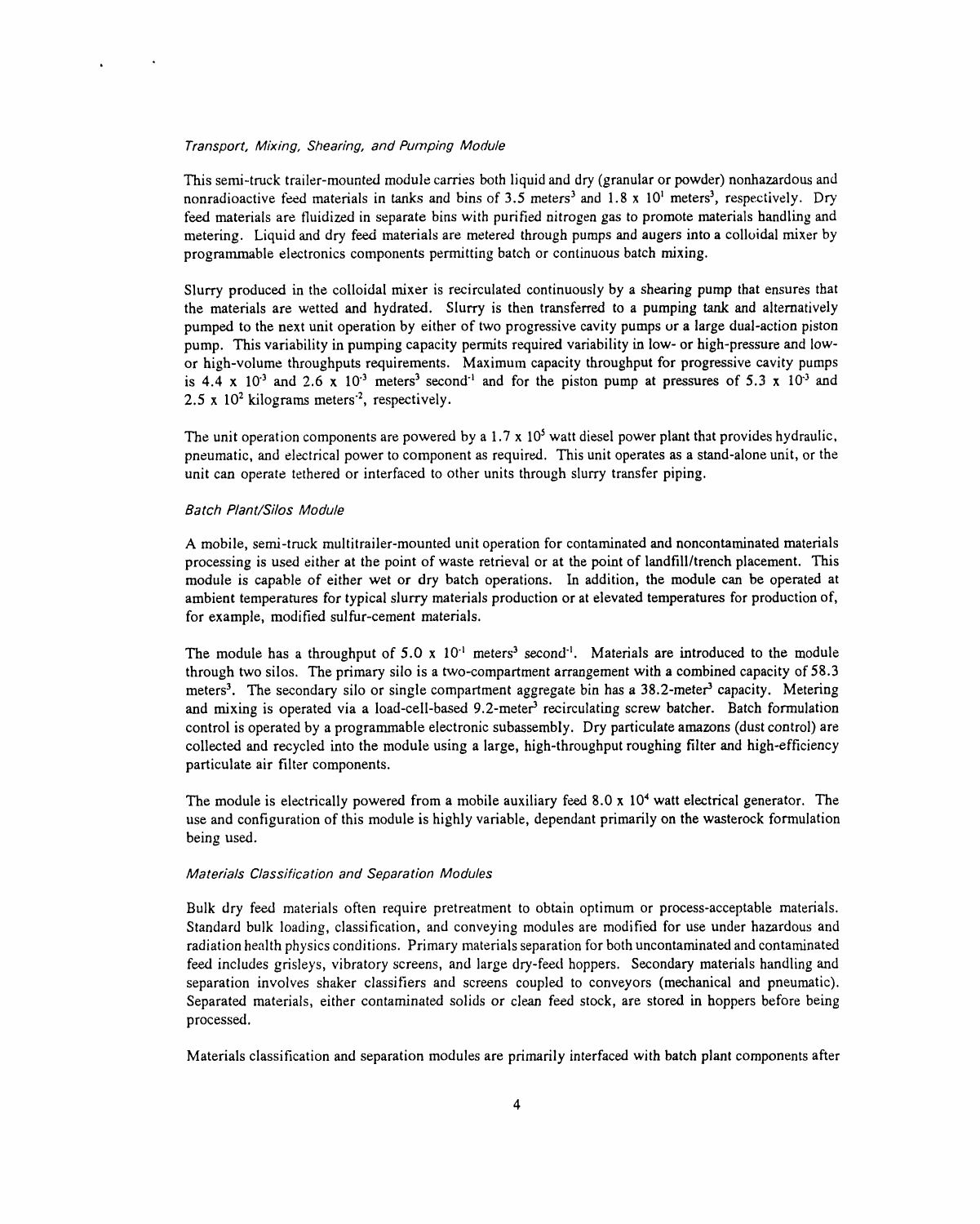waste from slurry formulation. However, the same modules can be used as pretreatment unit operations at the point of contaminated materials retrieval.

#### Chassis-Mounted Pump and Boom with End Effectors

This fully mobile module carries a large-capacity pump, boom, and end effectors (remote-operated tools used on the terminating portion of the boom) used for materials placement. The primary use of this module is for the backfilling of existing mixed waste landfills. Throughput of the module at maximum capacity is 3.2 x  $10^{-2}$  meters<sup>3</sup> second<sup>-1</sup> using a dual-action piston pump. Slurry from the pump is transferred through a four-part roll-and-fold boom. The boom is fully articulated and capable of vertical, lateral or subgrade reach of approximately 32 meters. The sluing radius of the boom is 6.3 radians. The boom reach is required for slurry placement within a landfill with a protracted placing distance. The boom also allows placement of slurry within a landfill where radiation dose is excess of contact handlin*g* limits. Slurry placement can be performed through a termination tube affixed to the boom or through a remote, hydraulically operated end effector that uses a coaxial pneumatic placement injector.

The module is chassis mounted and powered by a 2.6 x  $10<sup>5</sup>$  watt diesel power plant with power-take-off drive. All components are operated with hydraulics. This module is a stand-alone unit; however, it can be remotely operated by electronic tethers, thereby reducing radiation dose.

#### Pressure Injection

Slurry is injected into existing high void-volume underground waste tanks, drainfields, large industrial containers, etc. using this module. The module is modified from its original configuration as a hydraulic jet grouting system. The injector consists of a counter rotating percussion/abrasion subassembly that is interchangeable with tricone drilling bits, a high-pressure cutting tool, a swivel, and nonreturn valves. This subassembly is operated from a 4.2-meter-long ar*t*iculated mast and winch assembly.

This chassis-mounted self-propelled module is powered by a  $6.6 \times 10<sup>3</sup>$  watt diesel power plant. All assemblies are powered hydraulically. The module is trammed on independent oscillated crawler tracks for stability and placing site access. The pressure injection module is used independently when in drilling mode and in series with the transport, mixing, shearing, and pumping module during slurry materials placement (injection). Throughput is not limiting.

This unit may additionally be used in its more traditional application of construction of barriers around waste retrieval areas or waste disposal landfill structures. These barriers can be constructed of numerous formulation**s** of wasterock.

#### Testing and Quality Control Laboratory

In addition to geotechnical equipment unit operations, a mobile laboratory module is used as an integral part of co-disposal. Real-time materials and process testing is conducted in this laboratory. Materials and operations quality-centro! verification is also conducted using standard procedural testing in this module.

Numerous tests and quality control procedures may be used during materials processing and placement. Present typical laboratory testing involves a spectrum of internationally accepted procedures. Flow-cone testing is done to determine the consistency of slurries and, indirectly, to determine changes in gel or set time. Viscosity (dynamic*/*kinematic) tests are conducted to determine much the same characteristics as flow-cone measurements. In addition, viscosity measurements are conducted on liquid-feed wastestreams to determine required changes in wasterock formulation composition. Density of the slurry and solid waste stream materials is measured primarily to determine consistency.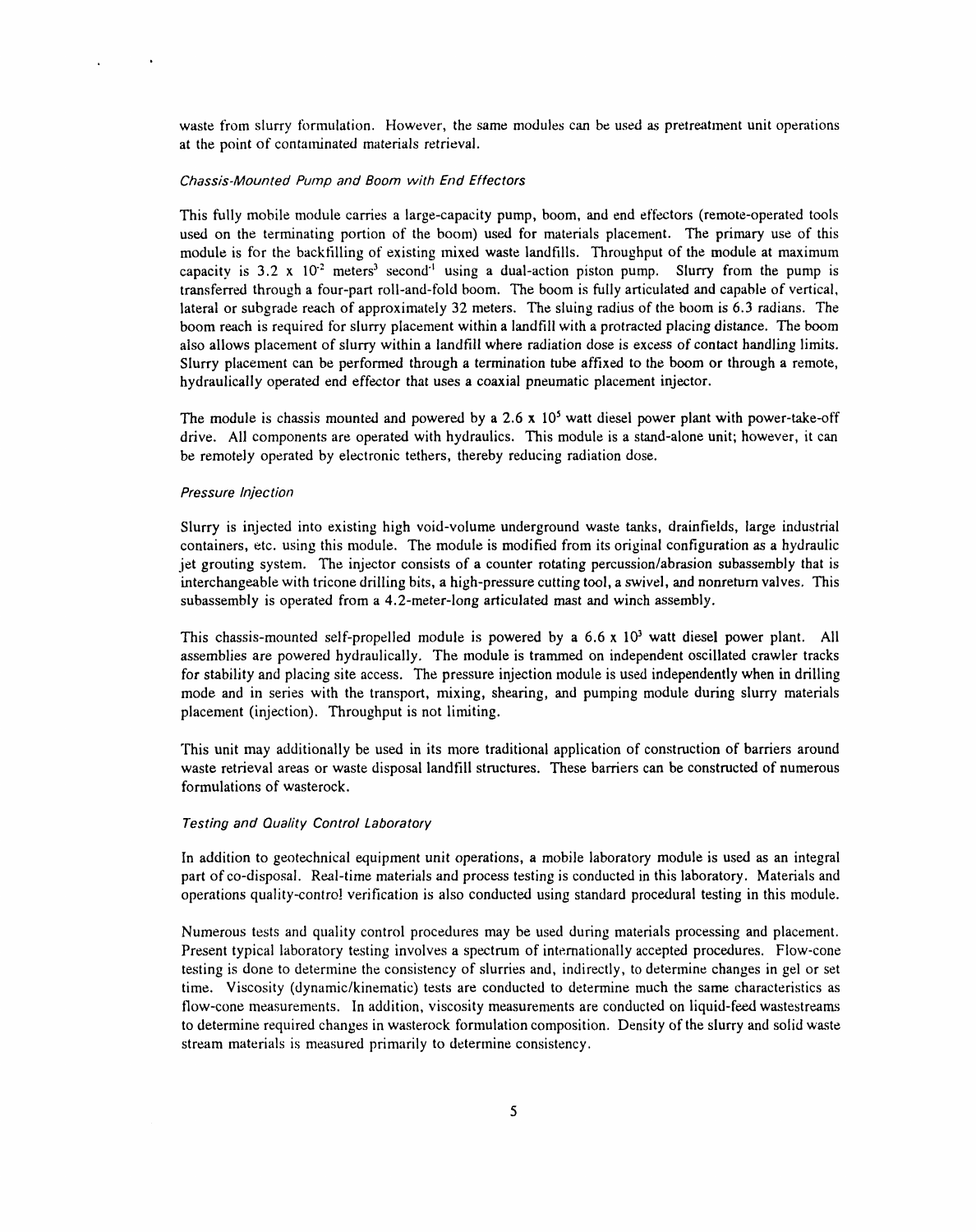Slu**m**p is measured on slurry materials **t**o ev**a**luate the consistency **a**nd **fl**ow**a**b**i**l**i**ty of slurry du**ri**ng placement. Time of set is also used for analysis of placement requirements. Additionally, set time is an important slurry characteristic required for materials hauling and transport time. Phase separation is also determined to verify re*g*ulatory requirements of negligible free liquids used in landfill disposal. Adiabatic temperature change and placing temperature determinations are also important characteristics that require measurement to evaluate materials cure and ultimate strength.

Preparation of samples for long-term laboratory verification testing is also completed in the mobile laboratory module. These verification tests ensure wasterock strength, durability, liquid*/*air flux density, leach resistance, and regulatory compliance. As a precursor to verification testing, standard laboratory testing of numerous other feed materials are typically completed with the results used as feedback to process control.

#### **REFERENCES**

- 1. Phillips, S. J., R. G. Alexander, J. R. Kirkendall, J. C. Sonnichsen, E. B. Dagan, and R. G. Holt. Co-Disposal of Radioactive and Mixed Weapons Production Waste Materials. *Proceedi*n*gs of the U*.*S*. *Depart*m*ent of Energy Waste Mi*n*i*m*ization Pollution Preventio*n *Conference IX*, San Francisco, California *(1992)*. *(Abstracts)*
- 2. Heiser, J. H., P. Colombo, and J. Clinton. Polymers for Subterranean Contaminant Barriers for Underground Storage Tanks (UST's), Brookhaven National Laboratory, CH321203 *(1992)*. *(Report)*
- 3. Phillips, S. J., H. L. Benny, J. W. Cammann, L. C. Ames, and R. G. Some. Development, Testing, and Demonstration of Geotechnical Equipment, and Cement Based Void-Fill Encapsulant Materials for Stabilization and Isolation of Radioactive and Hazardous Waste Disposal Structures. *Proceedings of the Fourth International Conference of Fly Ash, Silica Fume, Slag a*t*m Natural Pozzlans in Concrete*, Istanbul, Turkey *(1992)*.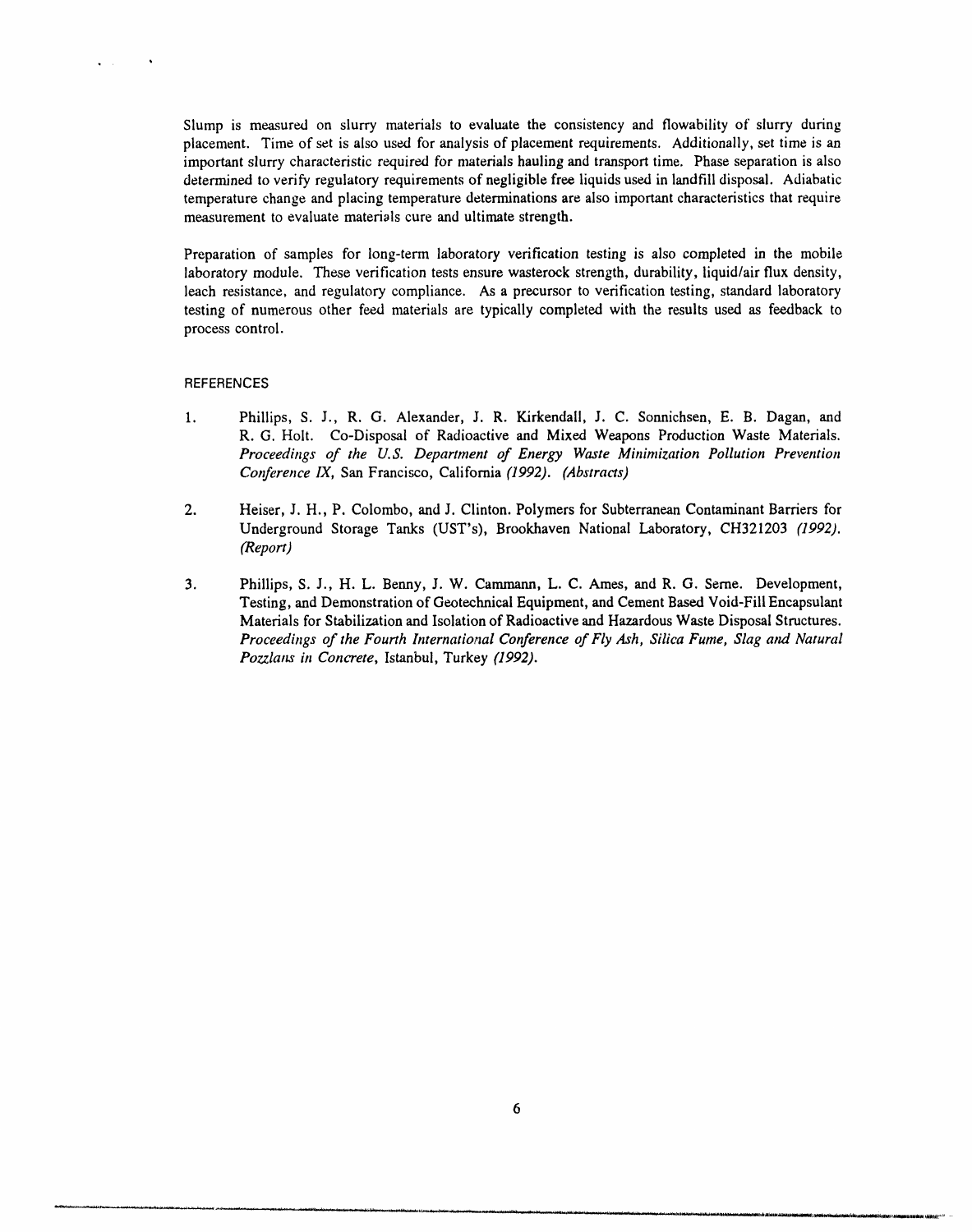# DATE FILMED */*7